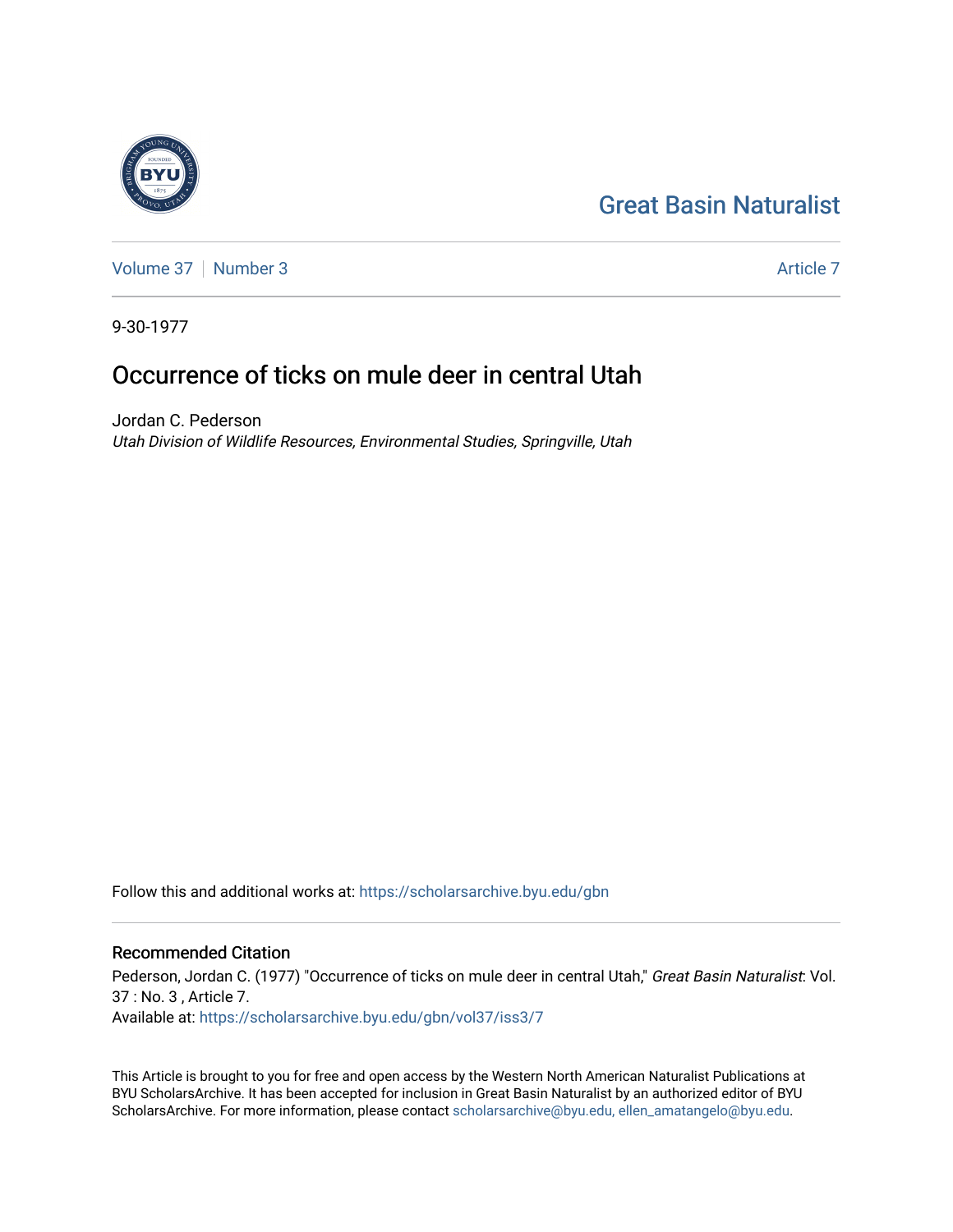#### OCCURRENCE OF TICKS ON MULE DEER IN CENTRAL UTAH

Jordan C. Pederson'

ABSTRACT.— Two species of ticks were collected from mule deer and identified as Dermacentor albipictus (Packard) and Ixodes sp. The rate of occurrence of these ticks was found to be 99.6 percent and 0.4 percent, re spectively. The infestation rate increased from 18.2 percent in January, to 87.5 percent in February, to 100.0 percent in March.

From January through March 1976, a mule deer {Odocoileus hemionus Rafinesque) trapping operation was conducted by Utah State University, the Cooperative Wildhfe Research Unit, and the Utah State Division of Wildhfe Resources. The princi pal emphasis of this study was the gathering of deer reproduction data. Deer were live trapped, weighed, and ear-tagged, and a laparotomy was performed on all females. Additionally, a blood sample was taken from each animal. These deer were also checked for external parasites. This paper reports the occurrence of ticks on mule deer in central Utah based on this study. Appreciation is extended to Dr. C. Selby Herrin for his help in the identification of the parasites collected. The help of Paul Tervort, Dick Worthen, and Phil Zwank is gratefully acknowledged. Thanks are also extended to Dr. S. L. Welsh and R. Drobnick for their critical review of this manuscript.

Harris (1945) reported associations of Dermacentor albipictus (Packard) on mule deer in a South Dakota study dealing with malnutrition in deer. He states, "In a few cases the factors contributing to the death (deer) were predators or minor infestation of internal and external parasites, such as nose bot (Cephenomyia) and winter tick (Dermacentor albipictus)." Edmunds (1951) gives an account of D. alhipictus on deer near Logan, Utah, collected by Clamaine in 1942. Beck (1955) regards D. alhipictus as localized in distribution and a potential vector of Rocky Mountain spotted fever. Richens (1967) found this parasite on mule deer in Daggett County, Utah, where the pro portion of deer infested with this tick rose from 37 percent in January to 92 percent in March of 1960. This parasite was also re ported on deer in Garfield, Grand, San Juan, and Wayne counties in Utah by Pederson (1970); deer on the La Sal and Henry mountains were shown to have an in festation rate of 55 and 75 percent, respectively, or a combined occurrence of 63 percent.

Members of the genus Ixodes have not previously been reported on deer in Utah, although they are found as juveniles during winter months in association with small mammals (Edmunds 1951).

### Methods and Procedures

Live trapped deer were systematically ex amined for external parasites. Those found were removed and placed in isopropyl alco hol (70 percent). The site of occurrence or attachment was noted. Data recorded for the host animals included sex, age, ear tag number, weight, and an estimate of general body condition. Deer killed by motor vehicles were examined as part of this study. An effort was made to collect <sup>a</sup> representative sample of ectoparasites at each site of attachment on the deer. All other ticks were removed to obtain data on reinfesta tion rates on live-trapped deer.

All deer examined during 1976 were from Utah County, specifically the areas of Long Hollow, Knoll Hollow, Lasson Draw, and Spanish Fork Canyon.

<sup>&#</sup>x27;Utah Division of Wildlife Resources, Environmental Studies, 1115 North Main, Springville, Utah 84663.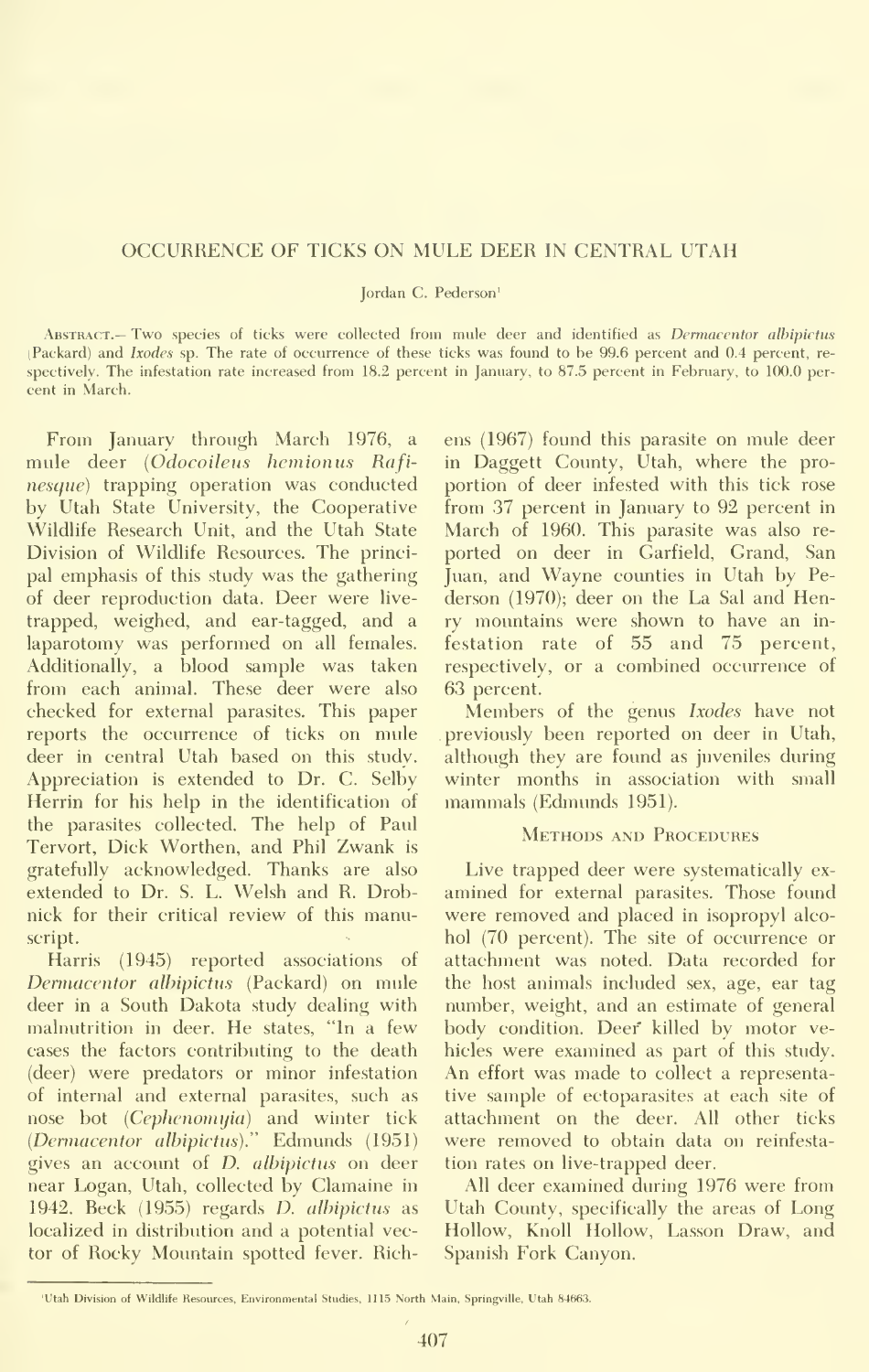### Results and Discussion

Two species of ticks were collected and identified, Derrnacentor albipictus and Ixodes sp. The rate of occurrence of these ticks on mule deer was 99.6 percent and 0.4 percent, respectively. Dermacentor albipictus specimens collected were identified as 35.6 and 57.3 percent adult males and fe males, respectively; 6.7 percent nymphs, and 0.4 percent larvae (Table 1). Adult fe males made up the largest percentage of the population for January, with a 66.6 per cent occurrence rate. Adult males were highest in the population in February at 39.8 percent and lowest in March at 27.1 percent. Nymphs were first collected during February and were highest during March (14.4 percent), with an average occurrence of 6.7 percent during this study (Table 1). Their occurrence rate varied from zero in January to 14.4 percent in March.

During this study two female specimens of Ixodes sp. were collected, one in January and one in February. Both were collected in Long Hollow from two female mule deer older than five years.

The number of deer infected by ticks var ied by age class and month. The highest rate of infestation was in the fawn age class, where it averaged 95.1 percent during this study (Table 2). The deer of 1% and 2% age classes were very similar in their monthly and total infestation rates (Table 2). Mature deer (three years and older) had an in festation rate exceeded only by fawns. They were the highest infested age class for February, with a 87.5 percent infestation rate (Fig. 2). All age classes had a 100 percent infestation during March. The infestation rate for all age classes for the duration of the study was 84 percent.

Data gathered on the point of attachment of ticks on each deer showed that three specific points of attachment accounted for 94.6 percent of the ticks. The largest number of D. albipictus were attached around the anus (49.7 percent), the ears were the next highest (39.7 percent), the areas of the flank and udder accounted for 5.3 percent, and the remaining 5.3 percent were at tached to other parts of the body. Ticks were usually found on the body areas of short and very sparse hair growth.

Five of the deer captured during the study were retaken and reexamined during subsequent trapping periods. Three were fawns (1 male, 2 female) and two were mature females. A female fawn trapped in Long Hollow on 24 January 1976 was ex amined and found to be free of external parasites. When this deer was retrapped on 23 February 1976 three male and eight fe male were found attached near the anus. She had lost 1.8 kg, a 5 percent loss in body weight, possibly due in part to the presence of ticks. The remaining four deer all had D. albipictus present on their ears and near the anus when first captured. All ticks were removed. When recaptured, all had *D. albipictus* present on their ears and near the anus. One of these, a female fawn retrapped 16 days after initial capture, had lost 1.4 kg. This is also a 5 percent loss in body weight. The other three deer, one male fawn and two mature does, expe-

TABLE 1. Occurrence on mule deer of *Dermacentor albipictus* by developmental stage, sex and month. The percentage of ticks comprising each sex or life stage for each month appears in parentheses following the number found.

| Month    | Adult<br>Male  | $\frac{1}{2}$ | Adult<br>Female | $(\%)$ | Nymph    | <b>Contract Contract Contract Contract Contract</b><br>(%) | Larva    | $(\%)$ | also and the company of the company's company's company's company's company's<br>Total |
|----------|----------------|---------------|-----------------|--------|----------|------------------------------------------------------------|----------|--------|----------------------------------------------------------------------------------------|
| January  | $\overline{2}$ | (33.4)        | 4               | (66.6) | $\theta$ | (0.0)                                                      | $\theta$ | (0.0)  | 6                                                                                      |
| February | 155            | (39.8)        | 220             | (56.5) | 12       | (3.1)                                                      |          | (0.3)  | 389                                                                                    |
| March    | 53<br>____     | (27.1)        | 114             | (58.5) | 28       | (14.4)                                                     | $\theta$ | (0.0)  | 195                                                                                    |
| Total    | 210            | (35.6)        | 338             | (57.3) | 40       | (6.7)                                                      |          | (0.4)  | 590                                                                                    |